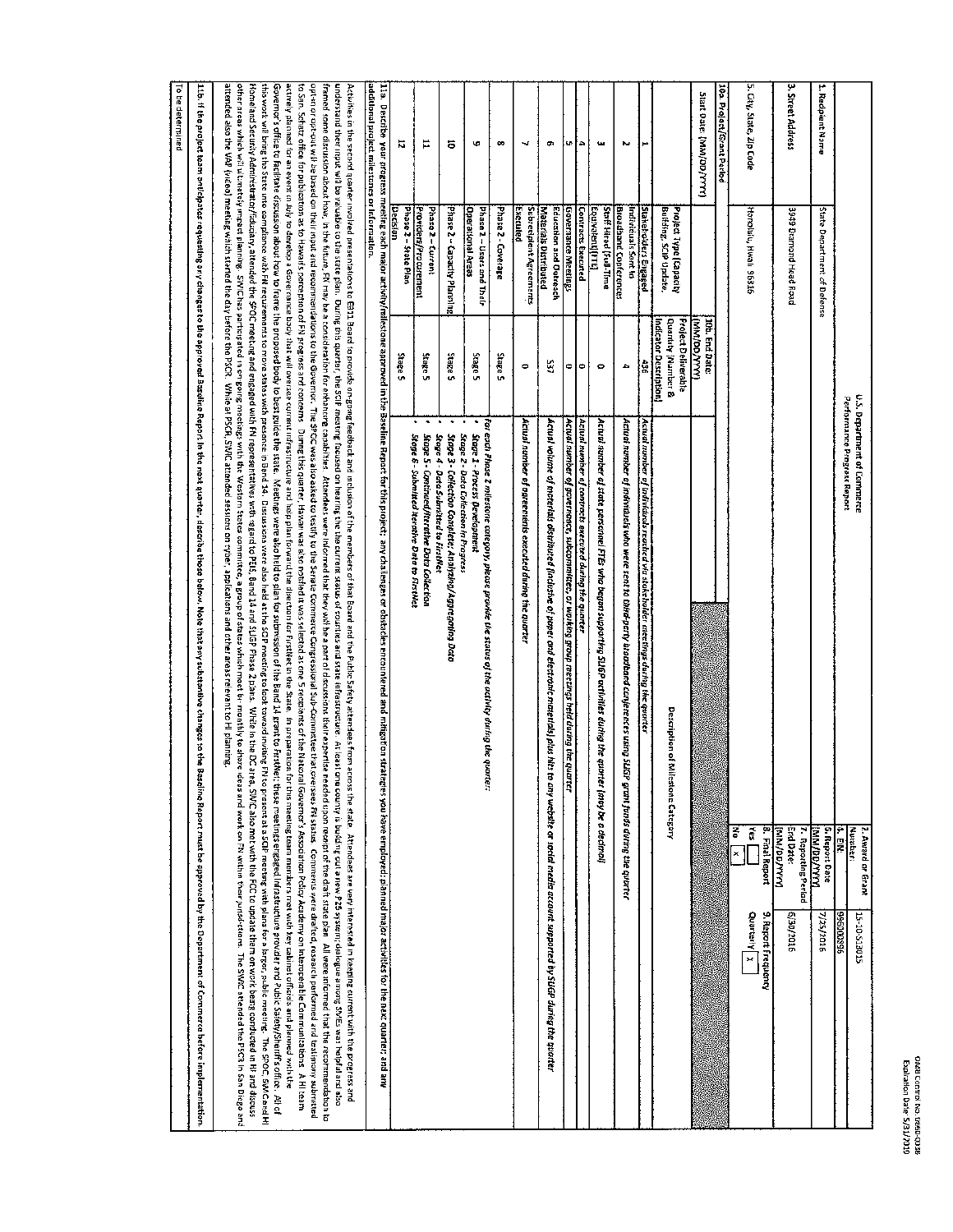|                                                                                                                                                                                                                                                                                                               |                                  |                       |                   |                              |                                                                                 |                       |                                                                                                                                                                                                                                                                                                                                                                                                             |                              | Norse                                                                       |
|---------------------------------------------------------------------------------------------------------------------------------------------------------------------------------------------------------------------------------------------------------------------------------------------------------------|----------------------------------|-----------------------|-------------------|------------------------------|---------------------------------------------------------------------------------|-----------------------|-------------------------------------------------------------------------------------------------------------------------------------------------------------------------------------------------------------------------------------------------------------------------------------------------------------------------------------------------------------------------------------------------------------|------------------------------|-----------------------------------------------------------------------------|
|                                                                                                                                                                                                                                                                                                               |                                  |                       |                   |                              |                                                                                 |                       |                                                                                                                                                                                                                                                                                                                                                                                                             |                              | 13b. Describe any challenges encountered with vendors and/or subreciplents. |
|                                                                                                                                                                                                                                                                                                               | 5631,563.00                      |                       |                   |                              |                                                                                 |                       |                                                                                                                                                                                                                                                                                                                                                                                                             |                              |                                                                             |
| 00.02                                                                                                                                                                                                                                                                                                         | DO E95'9EES                      | 2/28/2018             | 4/15/2015         | ¢                            | ¢                                                                               | vender prime          |                                                                                                                                                                                                                                                                                                                                                                                                             | <b>Outreach and Planning</b> | <b>SSFM</b>                                                                 |
| 20.00                                                                                                                                                                                                                                                                                                         | 00:000'56\$                      | 9102/02/9             | <b>8/4/2015</b>   | ¢                            | ć                                                                               | vender prime          |                                                                                                                                                                                                                                                                                                                                                                                                             | Legal consultation           | Keiler and Heckman                                                          |
| oo os                                                                                                                                                                                                                                                                                                         | 6200,000.00                      | 2/10<br>$\frac{1}{2}$ | Fata 2013         | ç                            | ÷                                                                               | verder prime          |                                                                                                                                                                                                                                                                                                                                                                                                             | Legal consultation           | Kellar and Heckman                                                          |
| <b>Total Matching Funds Allocated</b>                                                                                                                                                                                                                                                                         | Total Federal Funds<br>Allocated | 물<br>Bate             | <b>Start Date</b> | Excased<br>Contract<br>in/Al | RFP/RFQ Issued (Y/N)                                                            | 基<br>[Vendor/Subrec.] | Subcontract Purpose                                                                                                                                                                                                                                                                                                                                                                                         |                              | Marke                                                                       |
|                                                                                                                                                                                                                                                                                                               |                                  |                       |                   |                              |                                                                                 |                       | 13a, Subcontracts Table – Include all subcontracters. The totals from this table must equal the "Subcontracts Total" in Question 14f                                                                                                                                                                                                                                                                        |                              |                                                                             |
|                                                                                                                                                                                                                                                                                                               |                                  |                       |                   |                              |                                                                                 |                       |                                                                                                                                                                                                                                                                                                                                                                                                             |                              | 13. Subcontracts (Vendors and/or Subrecipients)                             |
|                                                                                                                                                                                                                                                                                                               |                                  |                       |                   |                              |                                                                                 |                       |                                                                                                                                                                                                                                                                                                                                                                                                             |                              |                                                                             |
|                                                                                                                                                                                                                                                                                                               |                                  |                       |                   |                              |                                                                                 |                       |                                                                                                                                                                                                                                                                                                                                                                                                             |                              |                                                                             |
|                                                                                                                                                                                                                                                                                                               |                                  |                       |                   |                              |                                                                                 |                       |                                                                                                                                                                                                                                                                                                                                                                                                             | es,                          | Communeations Coordinator                                                   |
| Г.                                                                                                                                                                                                                                                                                                            |                                  |                       |                   |                              | only half salary taken from SLGP; other half supported throug Homeland Security |                       |                                                                                                                                                                                                                                                                                                                                                                                                             |                              | Statewide Interoperable                                                     |
| <b>Change</b>                                                                                                                                                                                                                                                                                                 |                                  |                       |                   | Project (s) Assigned         |                                                                                 |                       |                                                                                                                                                                                                                                                                                                                                                                                                             | <b>NEW</b>                   | Job Tritle                                                                  |
|                                                                                                                                                                                                                                                                                                               |                                  |                       |                   |                              |                                                                                 |                       | 12b. Staffing Table - Please include all staff that have contributed time to the project. Please do not remove individuals from this table                                                                                                                                                                                                                                                                  |                              |                                                                             |
| keep up the performance we oxpect from ourselves. This statement was made in the last re                                                                                                                                                                                                                      |                                  |                       |                   |                              |                                                                                 |                       | .lack of staffing continues to be a challenge. Current staff alrearly have utilize and the applicates which are aloct significations is supposed to be applicate to be a current and                                                                                                                                                                                                                        |                              |                                                                             |
|                                                                                                                                                                                                                                                                                                               |                                  |                       |                   |                              |                                                                                 |                       | 12a. If the project is not fully staffed, describe how ony lack of staffing may impact the project stime line and when the project will be fully staffed                                                                                                                                                                                                                                                    |                              |                                                                             |
|                                                                                                                                                                                                                                                                                                               |                                  |                       |                   |                              |                                                                                 |                       |                                                                                                                                                                                                                                                                                                                                                                                                             |                              | 12. Personnel                                                               |
|                                                                                                                                                                                                                                                                                                               |                                  |                       |                   |                              |                                                                                 |                       | 11d. Describe any success stories or best practices you have identified. Please be as specific as possible                                                                                                                                                                                                                                                                                                  |                              |                                                                             |
| state (according to FN's projection) most of the grant dollars may be gone.<br>GEOGRAPH of the structure of two other injariational airst injariation of two other structure of the structure of two offs in the structure of the structure of the structure of the structure of the structure of the structu |                                  |                       |                   |                              |                                                                                 |                       | noted in the restrictive provided Sy the SPOC to Congress is that the last proper the States State state will move with the state plan. By the the Flan's submitted to the<br>An on-gong issue for Hawari is the lack of rescurces, both in personnel and dotages. Thee intrastate and to the maxiland is essential to keep local state individual state of the equal to keep local state in the car in the |                              |                                                                             |
|                                                                                                                                                                                                                                                                                                               |                                  |                       |                   |                              |                                                                                 |                       | $11\mathrm{c}$ Provide any other latormation that would be useful to NTIA as it assosses this project's progress.                                                                                                                                                                                                                                                                                           |                              |                                                                             |